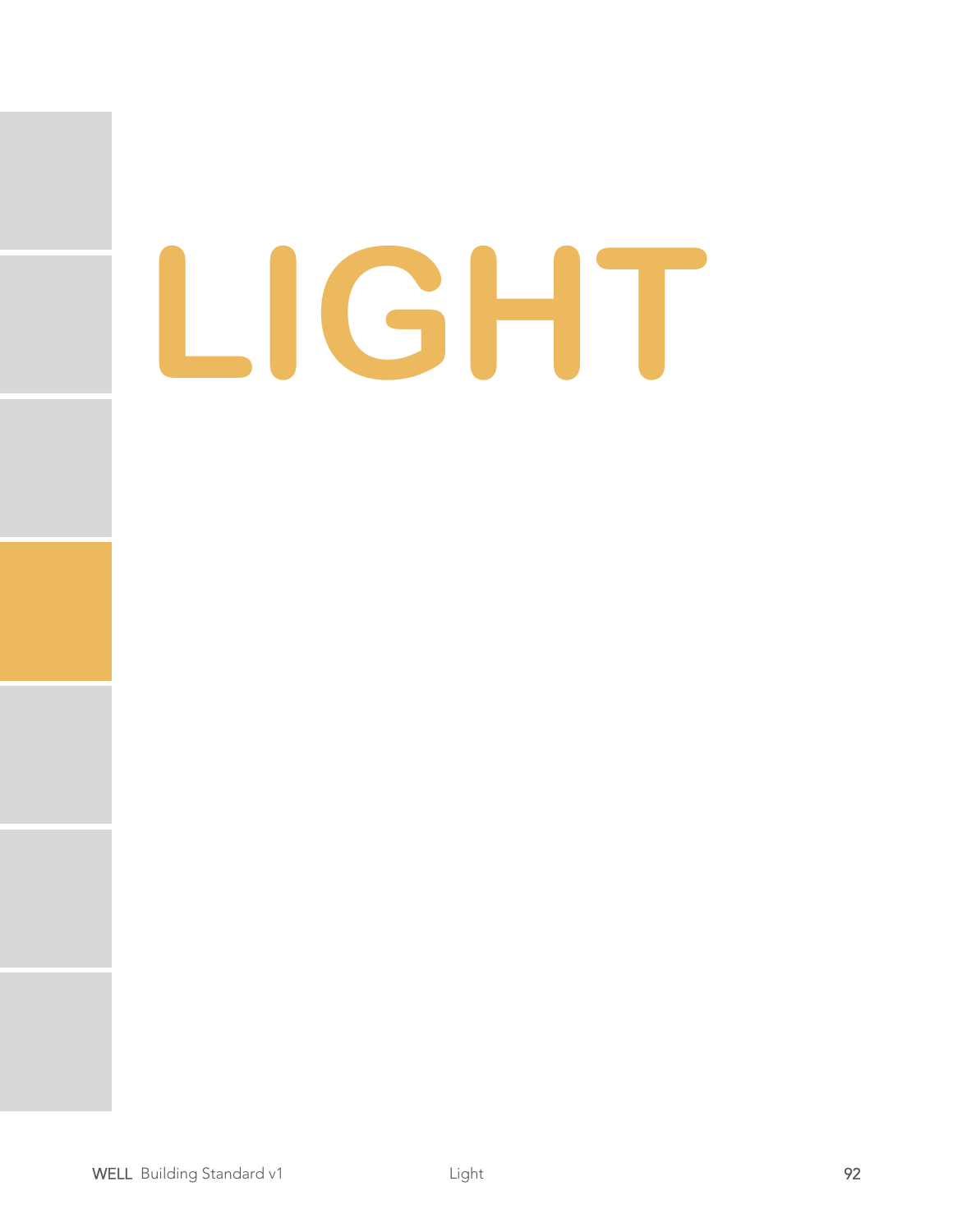# **BACKGROUND**

Light is a visible form of electromagnetic radiation, bordered in the spectrum by ultraviolet radiation at smaller wavelengths and infrared at larger wavelengths. Current lighting codes and guidelines provide illuminance recommendations for different room types, derived from usual lighting requirements for typical activities per room. These standards, created by technical groups such as Illuminating Engineering Society (IES), ensure good visual acuity in a variety of tasks to avoid eyestrain and to minimize productivity losses and headaches.

Light enters the eye and hits photoreceptors on the retina: rods, cones and intrinsically photosensitive retinal ganglion cells (ipRGCs). All of these cells absorb light and send it as information in the form of electrochemical signals to different parts of the brain. Rods facilitate peripheral vision and vision in dim lighting conditions, with peak sensitivity to green-blue light (498 nm). Cones facilitate daytime vision and color perception, and the peak sensitivity for the sensation of brightness with this system occurs at green-yellow light (555 nm).

In addition to facilitating vision, light influences the human body in non-visual ways. Humans and animals have internal clocks that synchronize physiological functions on roughly a 24-hour cycle called the circadian rhythm. The body responds to a number of zeitgebers—the external cues that align physiological functions to the solar day in this cycle. Light is the most important of these zeitgebers, keeping the body's internal clocks synchronized in a process known as circadian photoentrainment.

The ipRGCs are critical to the circadian system, sending information to various parts of the brain to trigger reactions downstream in the body. These cells demonstrate peak sensitivity to teal-blue light (≈480 nm). Notably, the ipRGCs project information to a specific part of the brain called the suprachiasmatic nucleus to let it know the time of day based on the light received, and this main clock then acts as an oscillator to likewise synchronize clocks in peripheral tissues and organs.

Multiple physiological processes—including those relating to alertness, digestion and sleep—are regulated in part by the variance and interplay of hormones involved in this cycle. A consideration of light exposure is particularly significant considering the role this plays in sleep, and given that the Institute of Medicine reports that about 50 to 70 million U.S. adults have a chronic sleep or wakefulness disorder. Further, such disorders and chronic sleep deprivation are associated with increased risk of certain morbidities, including diabetes, obesity, depression, heart attack, hypertension and stroke.

All light—not just sunlight—can contribute to circadian photoentrainment. Given that people spend much of their waking day indoors, insufficient illumination or improper lighting design can lead to a drift of the circadian phase, especially if paired with inappropriate light exposure at night. Humans are continuously sensitive to light, and under normal circumstances, light exposure in the late night/early morning will shift our rhythms forward (phase advance), whereas exposure in the late afternoon/early night will shift our rhythms back (phase delay). To maintain optimal, properly synchronized circadian rhythms, the body requires periods of both brightness and darkness.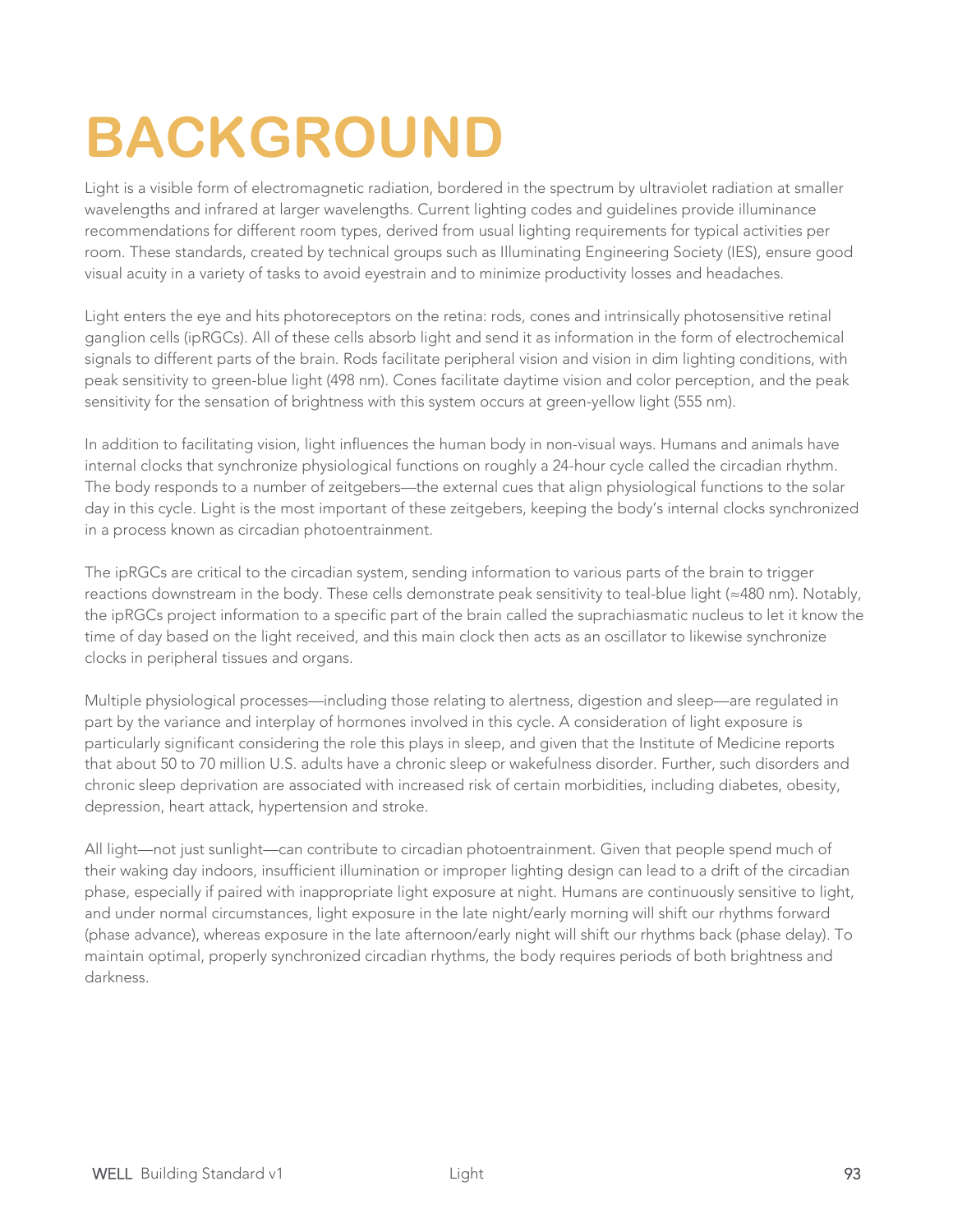# **INTENT**

The WELL Building Standard® for Light provides illumination guidelines that are aimed to minimize disruption to the body's circadian system, enhance productivity, support good sleep quality and provide appropriate visual acuity where needed.

### **LIGHT FEATURE LEVEL MATRIX**

|                                                       |                                                   | Core and<br>Shell | <b>New and Existing</b><br>Interiors | <b>New and Existing</b><br><b>Buildings</b> |
|-------------------------------------------------------|---------------------------------------------------|-------------------|--------------------------------------|---------------------------------------------|
| 53                                                    | <b>VISUAL LIGHTING DESIGN</b>                     |                   |                                      |                                             |
|                                                       | 1: Visual Acuity for Focus                        | L.                | $\mathsf P$                          | P                                           |
|                                                       | 2: Brightness Management Strategies               |                   | P                                    | P                                           |
| 54                                                    | <b>CIRCADIAN LIGHTING DESIGN</b>                  |                   |                                      |                                             |
|                                                       | 1: Melanopic Light Intensity for Work Areas       |                   | P                                    | P                                           |
| 55                                                    | <b>ELECTRIC LIGHT GLARE CONTROL</b>               |                   |                                      |                                             |
|                                                       | 1: Luminaire Shielding                            |                   | P                                    | P                                           |
|                                                       | 2: Glare Minimization                             | P                 | P                                    | P                                           |
| 56                                                    | <b>SOLAR GLARE CONTROL</b>                        |                   |                                      |                                             |
|                                                       | 1: View Window Shading                            | $\bigcirc$        | P                                    | P                                           |
|                                                       | 2: Daylight Management                            | $\bigcirc$        | P                                    | P                                           |
| 57                                                    | <b>LOW-GLARE WORKSTATION DESIGN</b>               |                   |                                      |                                             |
|                                                       | 1: Glare Avoidance                                |                   | $\bigcirc$                           | $\bigcirc$                                  |
| 58                                                    | <b>COLOR QUALITY</b>                              |                   |                                      |                                             |
|                                                       | 1: Color Rendering Index                          |                   | $\bigcirc$                           | $\bigcirc$                                  |
| 59                                                    | <b>SURFACE DESIGN</b>                             |                   |                                      |                                             |
|                                                       | 1: Working and Learning Area Surface Reflectivity |                   | $\bigcirc$                           | $\bigcirc$                                  |
| 60                                                    | <b>AUTOMATED SHADING AND DIMMING CONTROLS</b>     |                   |                                      |                                             |
|                                                       | 1: Automated Sunlight Control                     |                   | $\circ$                              | $\circ$                                     |
|                                                       | 2: Responsive Light Control                       |                   | $\circ$                              | $\bigcirc$                                  |
| 61                                                    | <b>RIGHT TO LIGHT</b>                             |                   |                                      |                                             |
|                                                       | 1: Lease Depth                                    | $\bigcirc$        | $\bigcirc$                           | $\bigcirc$                                  |
|                                                       | 2: Window Access                                  |                   | $\bigcirc$                           | $\bigcirc$                                  |
| 62                                                    | <b>DAYLIGHT MODELING</b>                          |                   |                                      |                                             |
|                                                       | 1: Healthy Sunlight Exposure                      | $\bigcirc$        | $\bigcirc$                           | $\bigcirc$                                  |
| 63                                                    | <b>DAYLIGHTING FENESTRATION</b>                   |                   |                                      |                                             |
|                                                       | 1: Window Sizes for Working and Learning Spaces   | $\bigcirc$        | $\bigcirc$                           | $\bigcirc$                                  |
| 2: Window Transmittance in Working and Learning Areas |                                                   | $\bigcirc$        | $\bigcirc$                           | $\bigcirc$                                  |
| 3: Uniform Color Transmittance                        |                                                   | $\bigcirc$        | $\bigcirc$                           | $\bigcirc$                                  |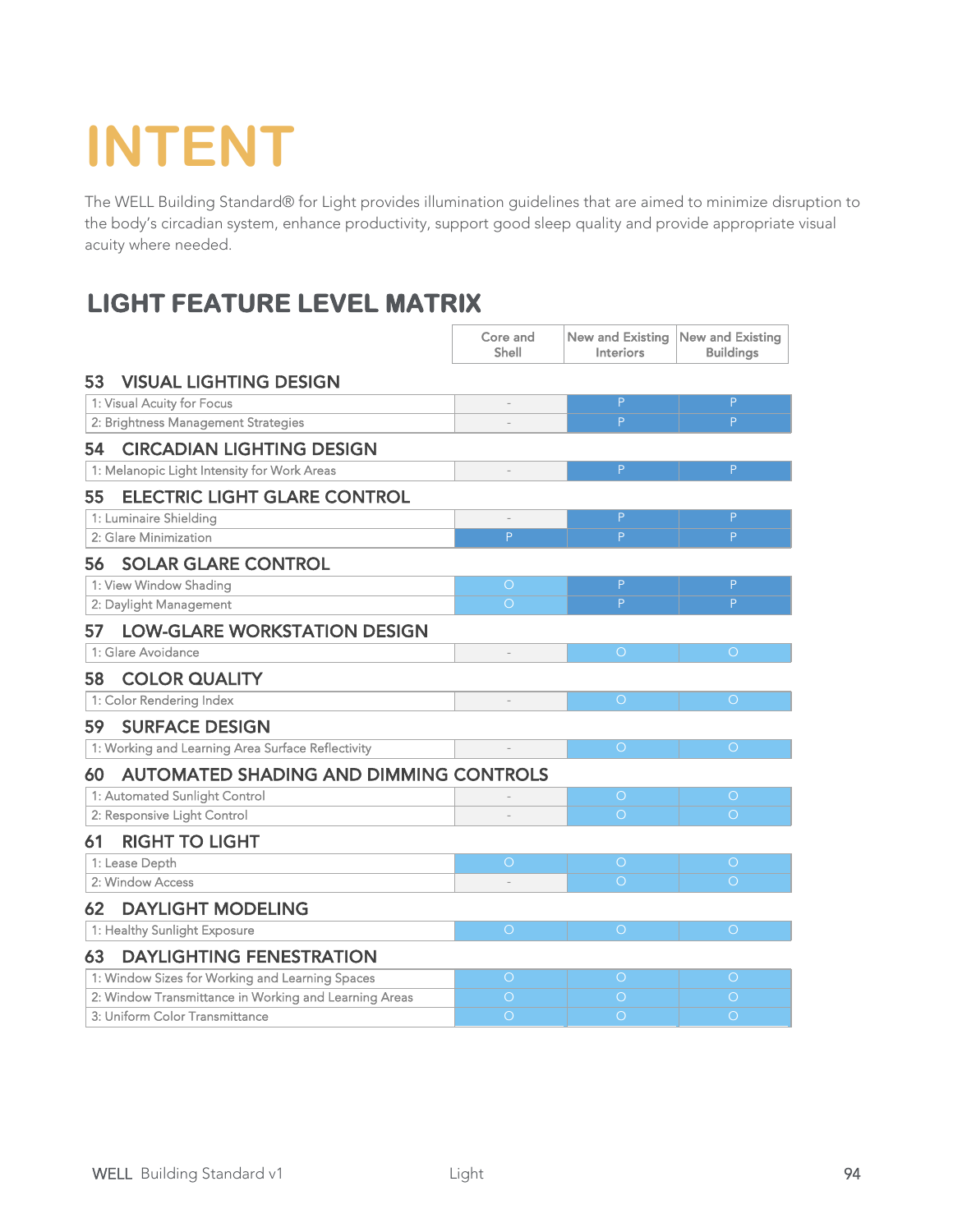### **VISUAL LIGHTING DESIGN**

Adequate light levels are needed for a broad variety of activities, including reading various qualities and types of print, and working on detail-oriented tasks. Brightness levels also contribute to the perception of spaciousness, as well as to the overall visual appeal of illuminated spaces. Targeted task lighting can provide the necessary amount of light at workspaces without over-illuminating ancillary spaces; ambient light levels of 300 lux are sufficient for most tasks. Pairing adjustable direct task lighting with indirect or diffuse ambient lighting allows user customization and good visual acuity while providing more suitable background light. Light intensity for visual acuity is measured in lux (or foot candles), which is a measure of the way the eye responds to light weighted to the response of the cone cells—the main photoreceptors for daytime vision, located on the retina of the human eye.

Intent: To support visual acuity by setting a threshold for adequate light levels and requiring luminance to be balanced within and across indoor spaces.

#### PART 1: VISUAL ACUITY FOR FOCUS

The following requirements are met at workstations or desks:

- The ambient lighting system is able to maintain an average light intensity of 215 lux [20 fc] or more, measured on the horizontal work plane. The lights may be dimmed in the presence of daylight, but they are able to independently achieve these levels. a.
- The ambient lighting system is zoned in independently controlled banks no larger than  $46.5 \text{ m}^2$ [500 ft<sup>2</sup>] or 20% of open floor area of the room (whichever is larger). b.
- If average ambient light is below 300 lux [28 fc], task lights providing 300 to 500 lux [28 to 46 fc] at the work surface are available upon request. c. 81

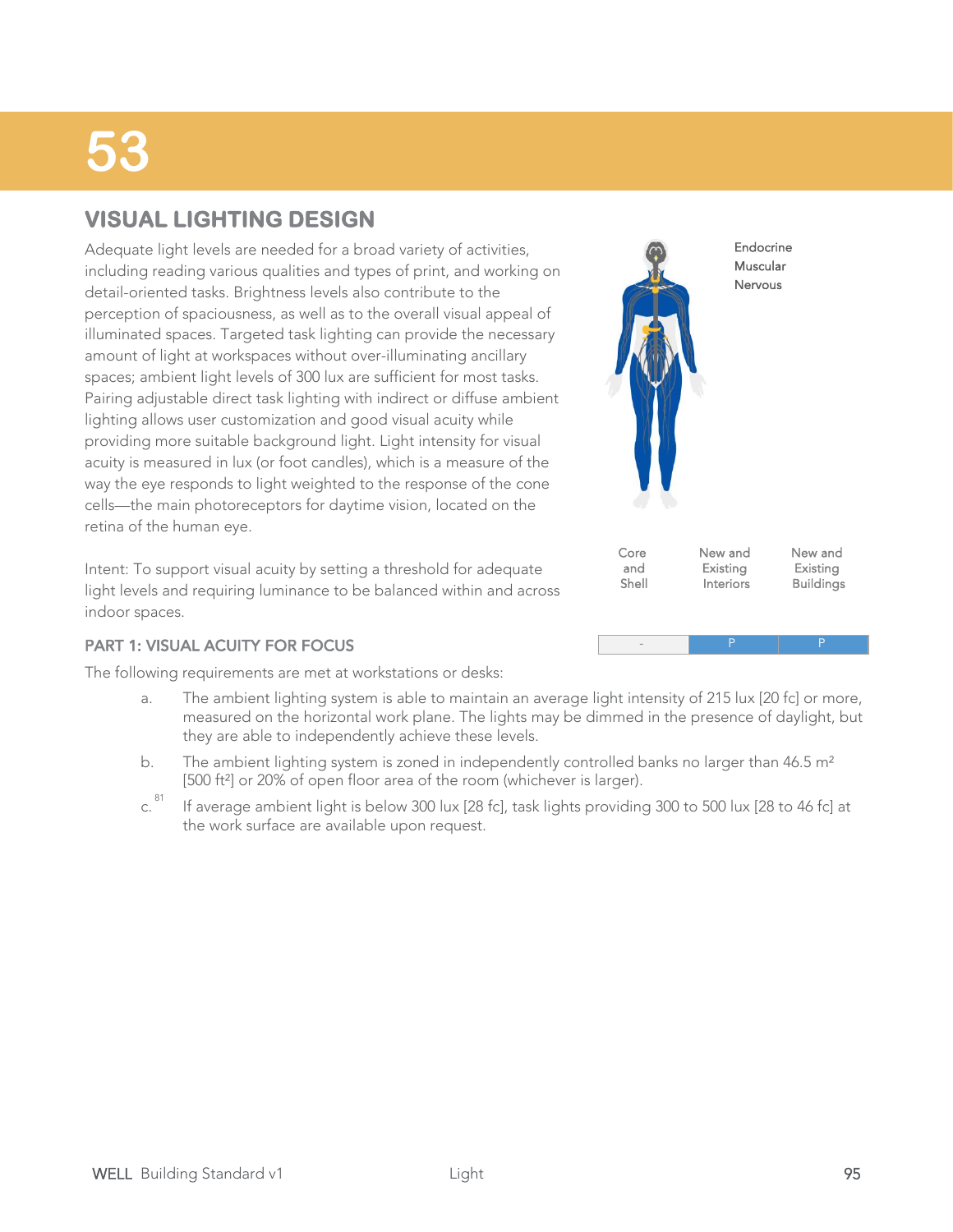#### PART 2: BRIGHTNESS MANAGEMENT STRATEGIES

- P P

Provide a narrative that describes strategies for maintaining luminance balance in spaces, which takes into consideration at least two of the following:

- Maximum brightness contrasts between main rooms and ancillary spaces, such as corridors and stairwells, if present. For example, projects may establish that, while still maintaining lighting variety, a main room cannot exhibit 10 times greater or lesser luminance than an ancillary space. a. 174
- Maximum brightness contrasts between task surfaces and immediately adjacent surfaces, including adjacent visual display terminal screens. For example, projects may establish that, while still maintaining lighting variety, a surface cannot exhibit 3 times greater or lesser luminance than an adjacent surface.  $b.$ <sup>174</sup>
- Brightness contrasts between task surfaces and remote, non-adjacent surfaces in the same room. For example, projects may establish that, while still maintaining lighting variety, a surface cannot exhibit 10 times greater or lesser luminance than another remote surface in the same room. c. 174
- The way brightness is distributed across ceilings in a given room that maintains lighting variety but avoids both dark spots, or excessively bright, potentially glaring spots. For example, projects may establish that, while still maintaining lighting variety, one part of the ceiling cannot be 10 times greater or lesser luminance than another part of the ceiling in the same room. d.<sup>174</sup>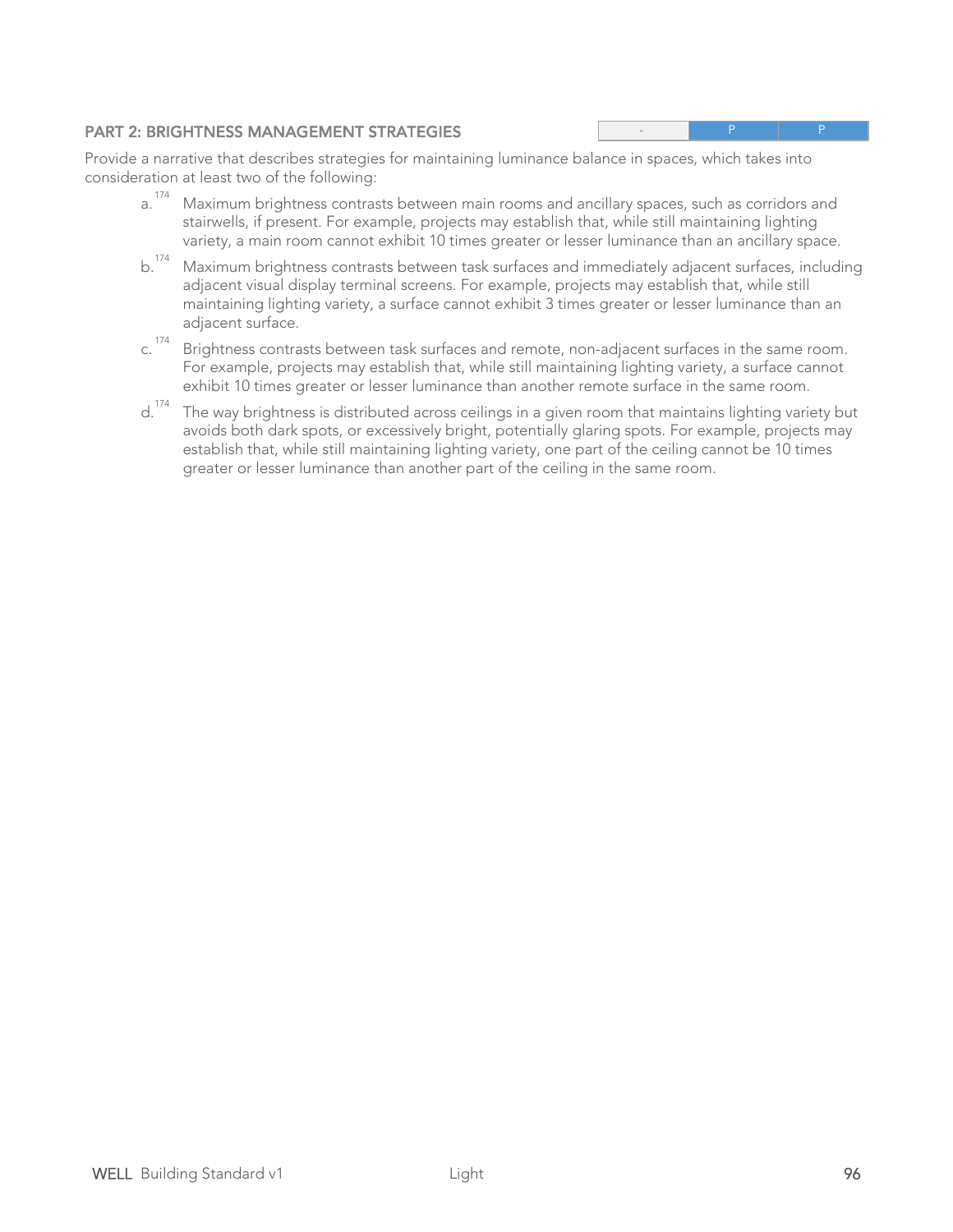### **CIRCADIAN LIGHTING DESIGN**

Light is one of the main drivers of the circadian system, which starts in the brain and regulates physiological rhythms throughout the body's tissues and organs, affecting hormone levels and the sleep-wake cycle. Circadian rhythms are kept in sync by various cues, including light which the body responds to in a way facilitated by intrinsically photosensitive retinal ganglion cells (ipRGCs): the eyes' non-imageforming photoreceptors. Through ipRGCs, lights of high frequency and intensity promote alertness, while the lack of this stimulus signals the body to reduce energy expenditure and prepare for rest. The biological effects of light on humans can be measured in Equivalent Melanopic Lux (EML), a proposed alternate metric that is weighted to the ipRGCs instead of to the cones, which is the case with traditional lux. During Performance Verification, EML is measured on the vertical plane at eye level of the occupant. Tables L1 and L2 in Appendix C show how to calculate the EML of individual lamps and larger spaces.



- P P

Intent: To support circadian health by setting a minimum threshold for daytime light intensity.

#### PART 1: MELANOPIC LIGHT INTENSITY FOR WORK AREAS

Light models or light calculations demonstrate that at least one of the following requirements is met:

- At 75% or more of workstations, at least 200 equivalent melanopic lux is present, measured on the vertical plane facing forward, 1.2 m [4 ft] above finished floor (to simulate the view of the occupant). This light level may incorporate daylight, and is present for at least the hours between 9:00 AM and 1:00 PM for every day of the year. a.
- For all workstations, electric lights provide maintained illuminance on the vertical plane facing forward (to simulate the view of the occupant) of 150 equivalent melanopic lux or greater. b.<sup>174</sup>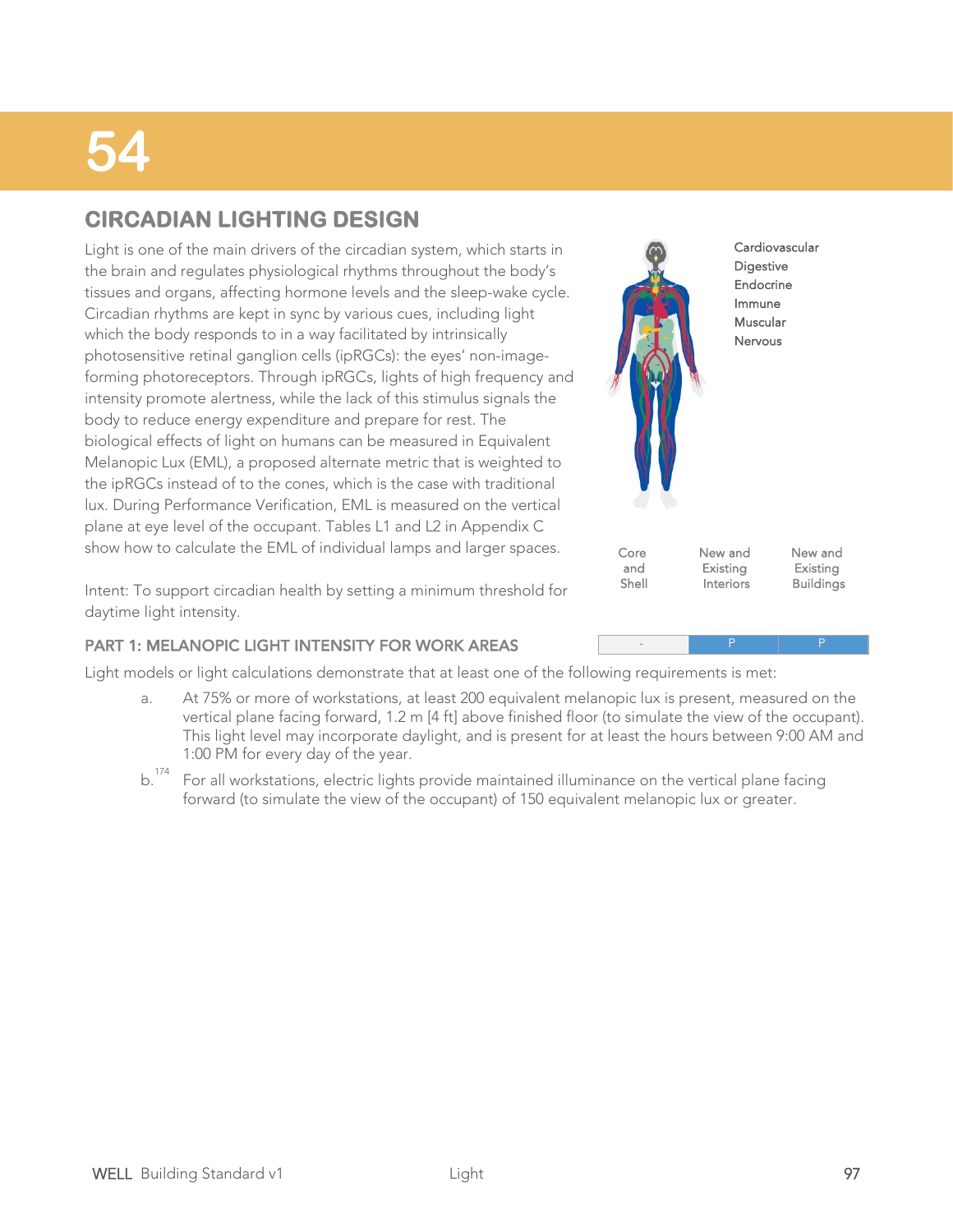### **ELECTRIC LIGHT GLARE CONTROL**

Non-diffuse, bright indoor lights create uneven levels of brightness in the visual field. The resulting glare, defined as "excessive brightness of the light-source, excessive brightness-contrasts and excessive quantity of light", can cause visual discomfort (discomfort glare), fatigue, visual impairment and even injury (disability glare), and can be attributed to either direct or reflected glare. In the case of glare caused by electric light sources, lamps should be shielded based on their luminance. This quantity, often given in cd/m², can be measured directly or calculated from lighting specification sheets with sufficient detail. Light fixtures of greater luminous intensity require a greater shielding angle to reduce the likelihood of creating direct glare for occupants.



Intent: To minimize direct and overhead glare by setting limits on the luminous intensity of luminaires.

| New and<br>New and<br>Core<br>Existing<br>and<br>Existing<br><b>Buildings</b><br>Shell<br>Interiors |
|-----------------------------------------------------------------------------------------------------|
|-----------------------------------------------------------------------------------------------------|

- P P

P P P

#### PART 1: LUMINAIRE SHIELDING

The following shielding angles ( $\alpha$  = 90 - cutoff angle) must be observed for lamps in regularly occupied spaces with luminance values in the ranges specified:

- a. No shielding required for less than 20,000 cd/m² (including reflected sources).
- b.<sup>79</sup>  $\alpha$ : 15° for 20,000 to 50,000 cd/m<sup>2</sup>.<br>c.<sup>79</sup>  $\alpha$ : 20° for 50,000 to 500 000 cd/m<sup>2</sup>
- $\alpha$ : 20° for 50,000 to 500,000 cd/m<sup>2</sup>.
- d.<sup>79</sup>  $\alpha$ : 30° for 500,000 cd/m<sup>2</sup> and above.

#### PART 2: GLARE MINIMIZATION

At workstations, desks and other seating areas, one of the following requirements is met:

- Luminaires more than 53° above the center of view (degrees above horizontal) have luminances less than 8,000 cd/m². a. 174
- b. Workstations achieve a UGR of 19 (or less).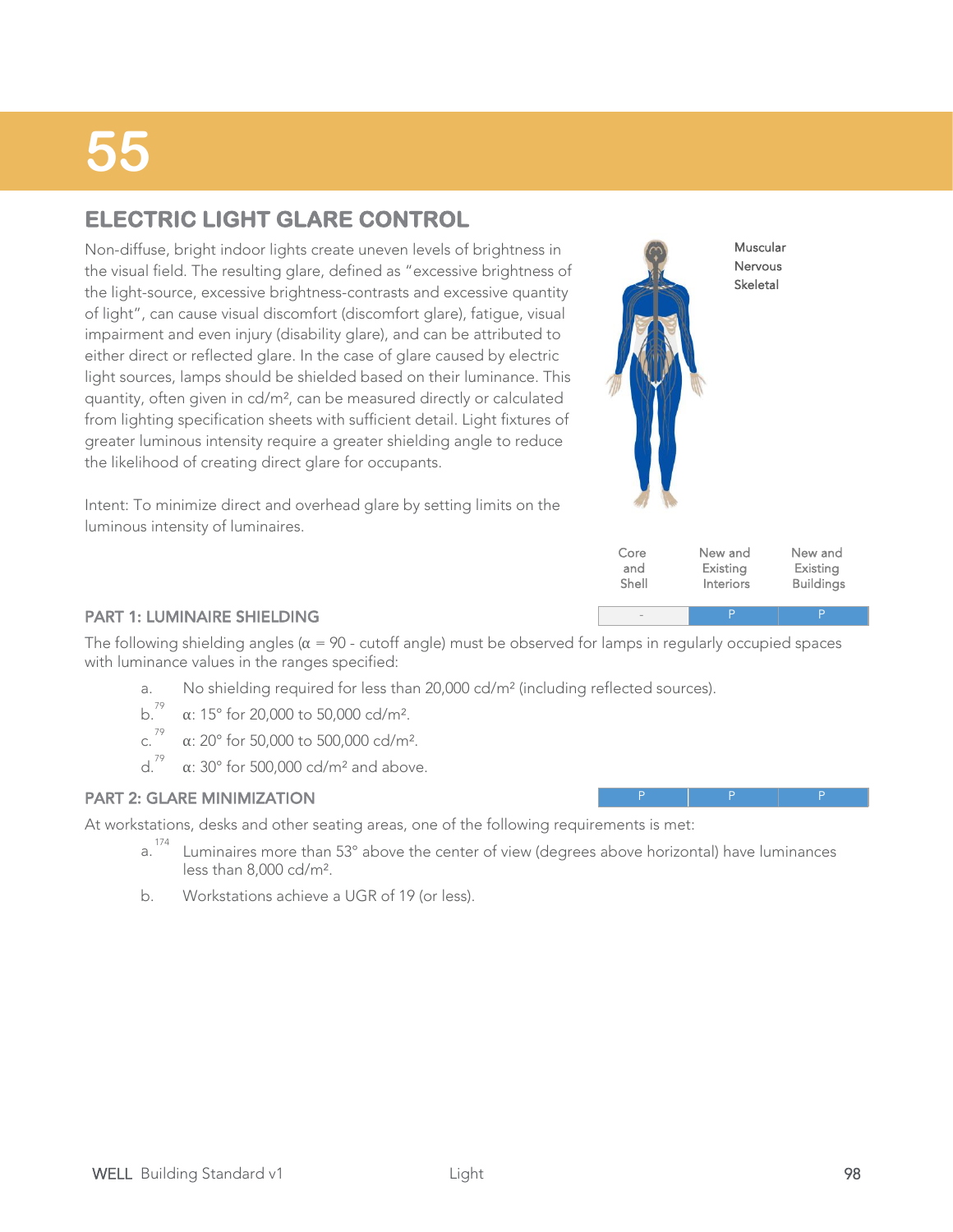### **SOLAR GLARE CONTROL**

Though bright light during the day is conducive to good health, uneven levels of brightness in the visual field can cause visual fatigue and discomfort. Glare, or excessive brightness, is caused by light scattering within the eye (intraocular scattering), thereby creating a "veil" of luminance that reduces the luminance contrast as received by the retina. In buildings, sources of glare are often unshielded or poorly shielded light, or sunlight directly hitting the eye or reflective surfaces.

Intent: To avoid glare from the sun by blocking or reflecting direct sunlight away from occupants.



| Core  | New and   | New and          |
|-------|-----------|------------------|
| and   | Existing  | Existing         |
| Shell | Interiors | <b>Buildings</b> |

O P P P

O P P P

#### PART 1: VIEW WINDOW SHADING

At least one of the following is present for all glazing less than 2.1 m [7 ft] above the floor in regularly occupied spaces (excluding lobbies):

- Interior window shading or blinds that are controllable by the occupants or set to automatically prevent glare. a. 80
- b. External shading systems that are set to prevent glare.
- Variable opacity glazing, such as electrochromic glass, which can reduce transmissivity by 90% or more. c.

#### PART 2: DAYLIGHT MANAGEMENT

At least one of the following is required for all glazing greater than 2.1 m [7 ft] above the floor in regularly occupied spaces (excluding lobbies):

- Interior window shading or blinds that are controllable by the occupants or set to automatically prevent glare. a. 80
- b. External shading systems that are set to prevent glare.
- c. Interior light shelves to reflect sunlight toward the ceiling.
- d. A film of micro-mirrors on the window that reflects sunlight toward the ceiling.
- Variable opacity glazing, such as electrochromic glass, which can reduce transmissivity by 90% or more. e.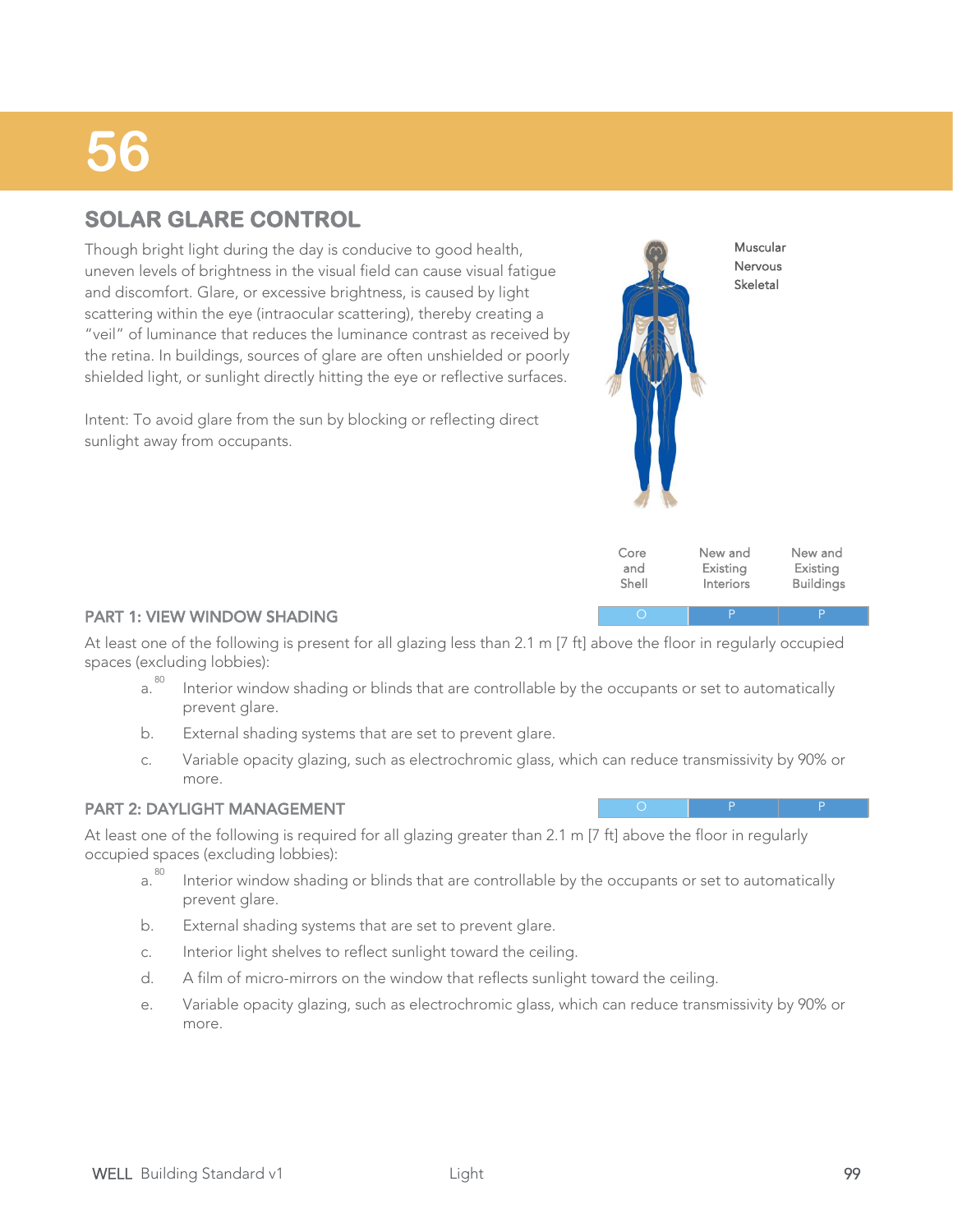### **LOW-GLARE WORKSTATION DESIGN**

Glare is commonly generated when high-intensity electric or natural light reflects off glossy surfaces that may be positioned at suboptimal angles in and around occupant spaces, in relation to windows. The resulting discomfort can be a hindrance to an otherwise comfortable and effective work environment. Adjusting the angle at which the light hits a surface can help guide the light away from reflecting directly into the eye, thereby avoiding glare.

Intent: To minimize visual discomfort by situating computer monitors in a way that avoids glare and luminance contrast.



| Core                     | New and   | New and          |
|--------------------------|-----------|------------------|
| and                      | Existing  | Existing         |
| Shell                    | Interiors | <b>Buildings</b> |
| $\overline{\phantom{a}}$ |           |                  |

#### PART 1: GLARE AVOIDANCE

The following requirements are met:

- To minimize glare caused by incoming sunlight, all computer screens at desks located within 4.5 m [15 ft] of view windows can be oriented within a 20° angle perpendicular to the plane of the nearest window. a. 81
- b. Overhead luminaires are not aimed directly at computer screens.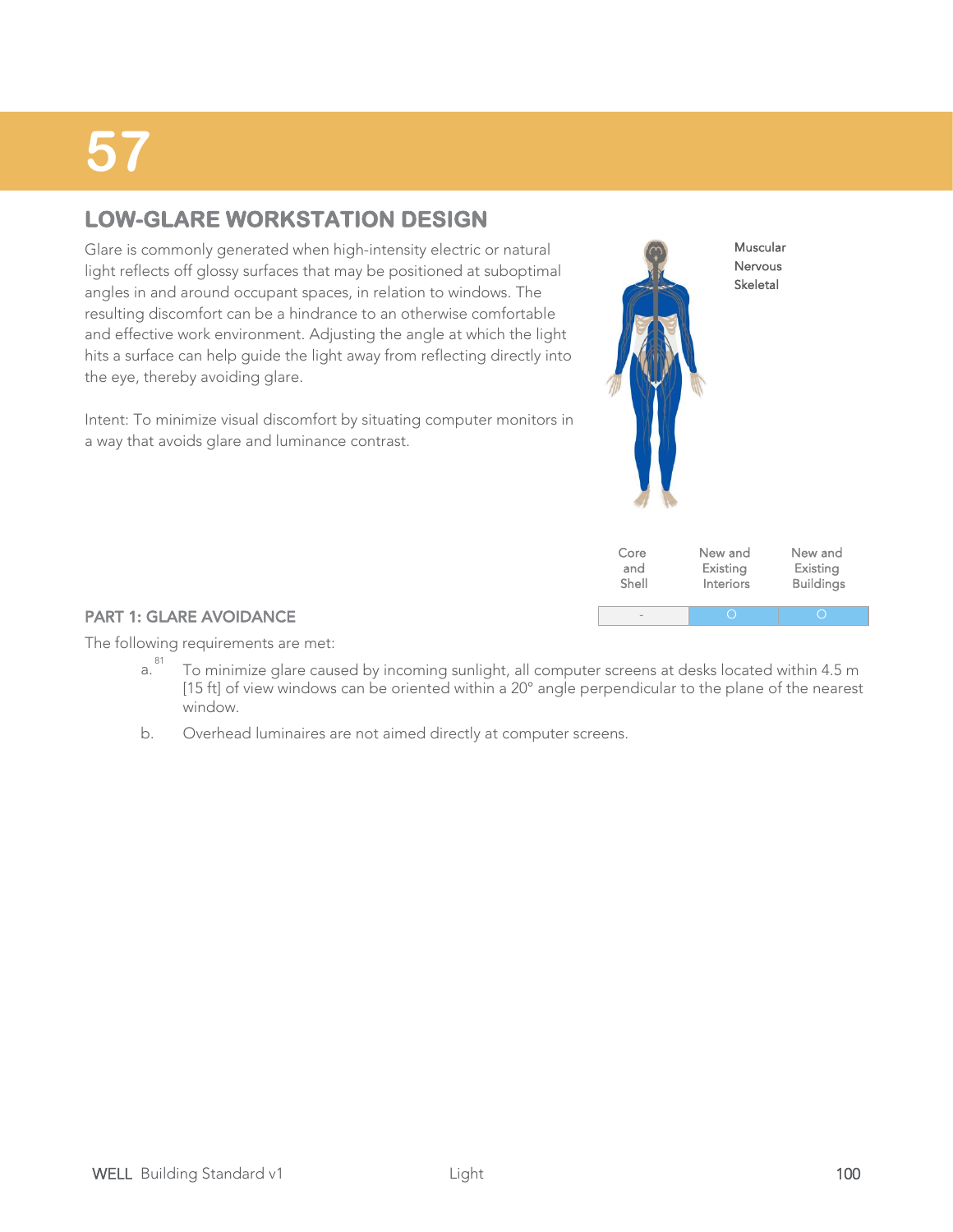### **COLOR QUALITY**

Color quality is a function of the spectral output of a light source, the spectral absorbance/reflectance of an object, and the sensitivity of the eye's cone photoreceptors to different wavelengths of light, which we perceive as color. Color quality impacts visual appeal and can either contribute to or detract from occupant comfort. Poor color quality can reduce visual acuity and the accurate rendering of illuminated objects. For instance, foods, human skin tones and plants may appear dull or unsaturated under lights that have low color quality metrics. Color rendering index (CRI) is a common way to measure color quality, capturing R1-R8 metrics. R9, while not always reported, is also included as part of this feature, as R9 values further take into consideration how we perceive the saturation of warmer hues.

Core and Shell New and Existing Interiors New and Existing **Buildings** - O O

Nervous

Intent: To enhance spatial aesthetics and color differentiation through the use of lamps with quality color rendering abilities.

#### PART 1: COLOR RENDERING INDEX

To accurately portray colors in the space and enhance occupant comfort, all electric lights (except decorative fixtures, emergency lights and other special-purpose lighting) meet the following conditions:<br>a.<sup>80</sup> Color Rendering Index Ra (CRI, average of R1 through R8) of 80 or higher.

- Color Rendering Index Ra (CRI, average of R1 through R8) of 80 or higher.
- b.<sup>80</sup> Color Rendering Index R9 of 50 or higher.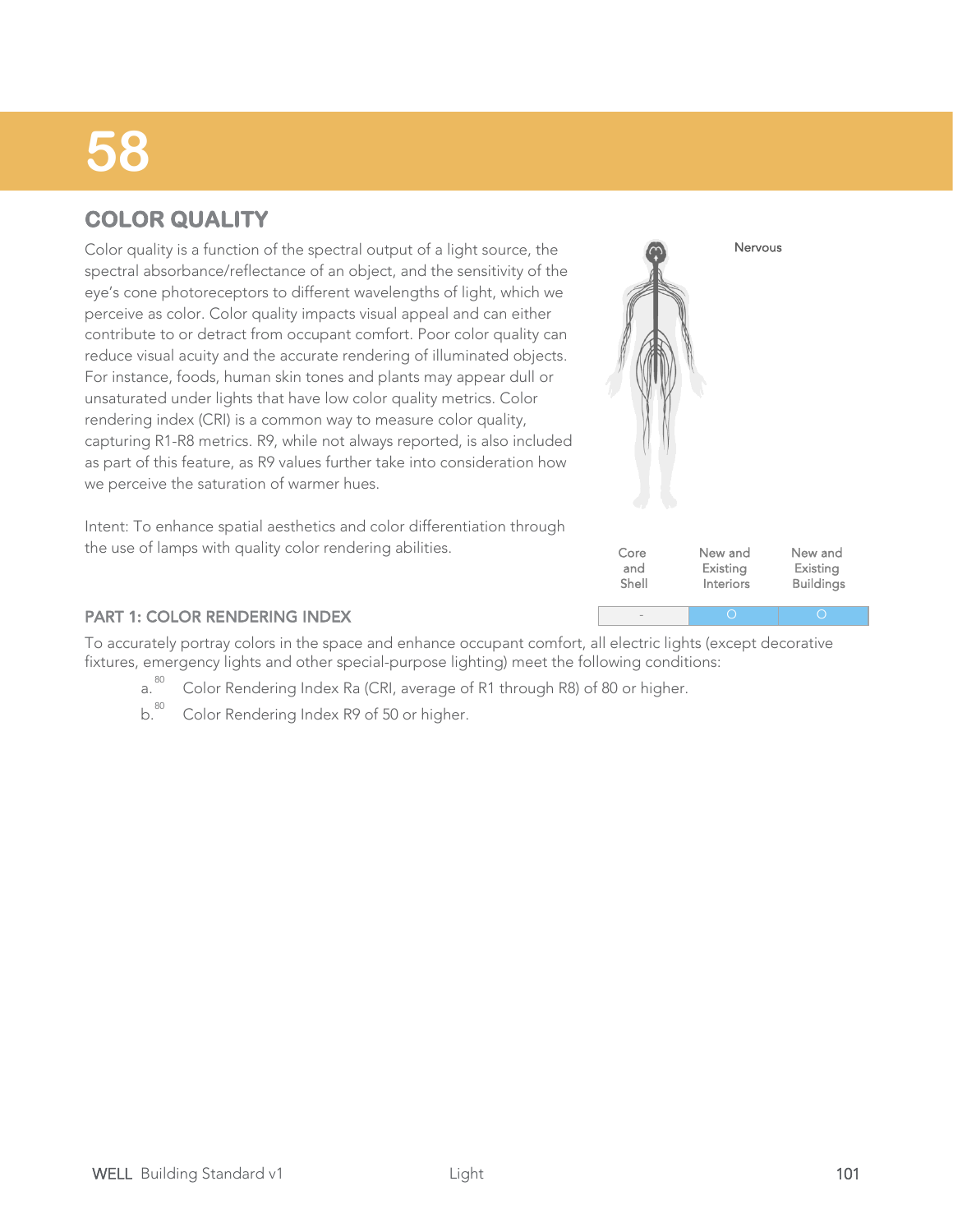### **SURFACE DESIGN**

Exposure to light not only facilitates image-formation and color perception, but can also trigger a series of non-visual effects involving the regulation of the circadian cycle. Light exposure mainly occurs via two ways: (1) directly from luminous sources, and (2) indirectly from reflected surfaces. Since most light encountered within buildings is reflective, quality of surfaces greatly affects the amount of light ultimately reaching the eye. Surfaces with lower light reflectance values (LRVs) absorb light from the source and result in lower overall light intensity. Higher LRVs mean that the surface reflects more light from the source, resulting in maximum light intensity and promoting alertness and activity. Choosing surfaces with higher LRV values thus represents a good strategy for ensuring that a sufficient amount of light reaches the eye without increasing energy consumption or glare.

Intent: To increase overall room brightness through reflected light from room surfaces and avoiding glare.

#### PART 1: WORKING AND LEARNING AREA SURFACE REFLECTIVITY

The following Light Reflectance Values (LRV) are met:

- Ceilings have an average LRV of 0.8 (80%) or more for at least 80% of surface area in regularly occupied spaces. a. 80
- Vertical surfaces have an average LRV of 0.7 (70%) or more for at least 50% of surface area directly visible from regularly occupied spaces.  $b.80$
- Furniture systems have an average LRV of 0.5 (50%) or more for 50% of surface area directly visible from regularly occupied spaces. c.



Interiors

- O O

**Buildings** 

Shell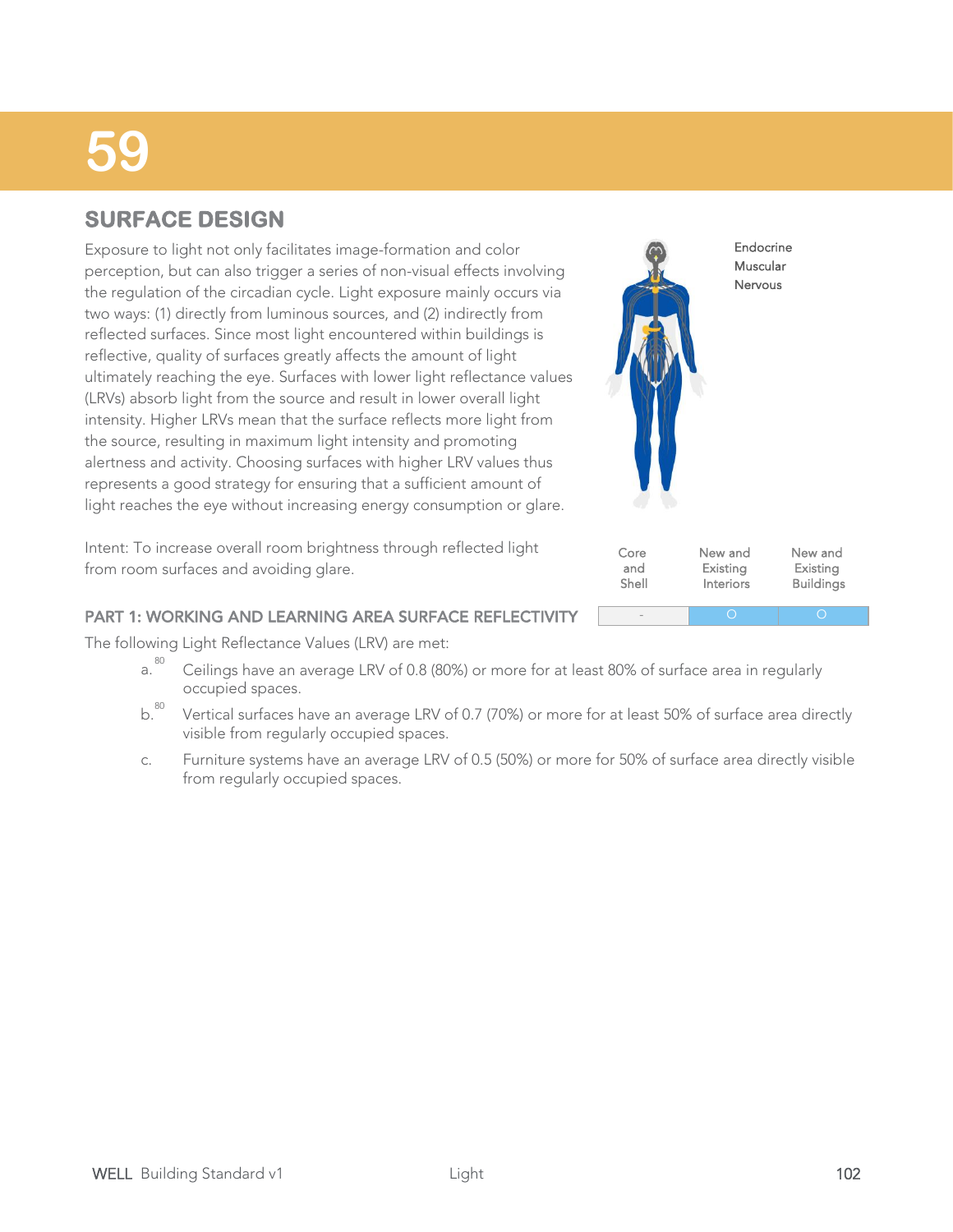### **AUTOMATED SHADING AND DIMMING CONTROLS**

Design features such as adjustable window shades and lights with dimmers must be actively managed to be effective. Automated controls can help to ensure that these systems continually operate as intended and meet intended benefits such as glare avoidance and energy reduction. Furthermore, setting these features to automatically adjust can greatly contribute to comfort without disrupting occupants from other tasks.

Intent: To prevent glare and encourage reliance on natural light through automated shading and dimming.



Endocrine Immune Muscular Nervous Reproductive Skeletal

| Core  | New and   | New and          |
|-------|-----------|------------------|
| and   | Existing  | Existing         |
| Shell | Interiors | <b>Buildings</b> |
|       |           |                  |

- O O

#### PART 1: AUTOMATED SUNLIGHT CONTROL

All windows larger than  $0.55$  m<sup>2</sup> [6 ft<sup>2</sup>] have the following:

Shading devices that automatically engage when light sensors indicate that sunlight could contribute to glare at workstations and other seating areas. a. 80

#### PART 2: RESPONSIVE LIGHT CONTROL

The following requirements are met in all major workspace areas:

- All lighting except decorative fixtures is programmed using occupancy sensors to automatically dim to 20% or less (or switch off) when the zone is unoccupied. a. 80
- All lighting except decorative fixtures has the capacity and is programmed to dim continuously in response to daylight.  $b.<sup>80</sup>$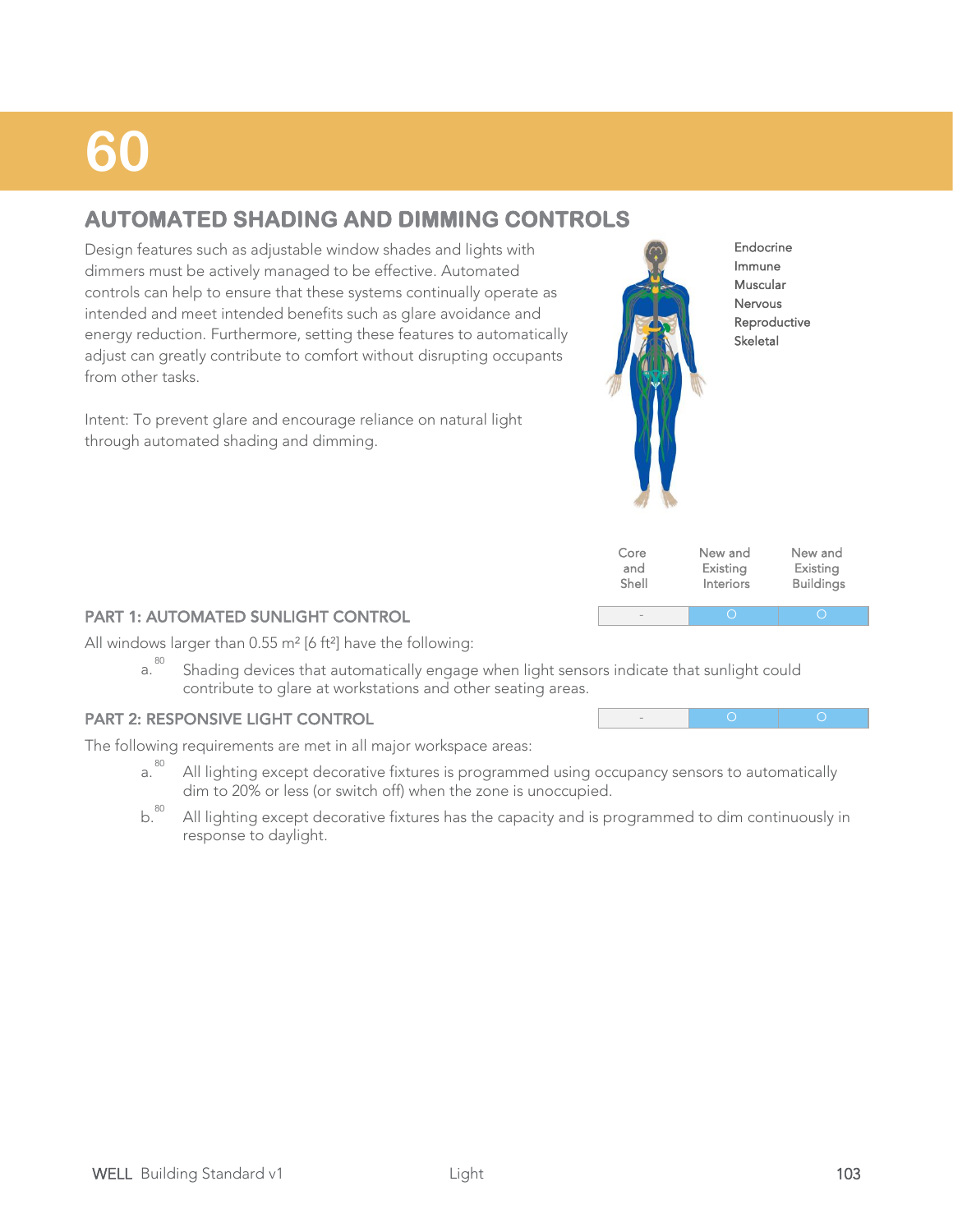### **RIGHT TO LIGHT**

Exposure to adequate levels of sunlight is critical for health and wellbeing, for effects ranging from visual comfort to potential psychological and neurological gains: there are measurable physiological benefits to receiving the quality of light provided by the sun, as well as positive subjective reports from occupants able to enjoy access to sunlight. Proximity to windows, outdoor views and daylight in indoor spaces are some of the most sought-after elements of design. As such, buildings should utilize daylight as a primary source of lighting to the greatest extent possible.

Intent: To promote exposure to daylight and views of varying distances by limiting the distance workstations can be from a window or atrium.



| Core  | New and   | New and          |
|-------|-----------|------------------|
| and   | Existing  | Existing         |
| Shell | Interiors | <b>Buildings</b> |
|       |           |                  |

- O O

#### PART 1: LEASE DEPTH

The following requirement is met:

a. 75% of the area of all regularly occupied spaces is within 7.5 m [25 ft] of view windows.

#### PART 2: WINDOW ACCESS

The following conditions are met:

- a. 75% of all workstations are within 7.5 m [25 ft] of an atrium or a window with views to the exterior.
- b. 95% of all workstations are within 12.5 m [41 ft] of an atrium or a window with views to the exterior.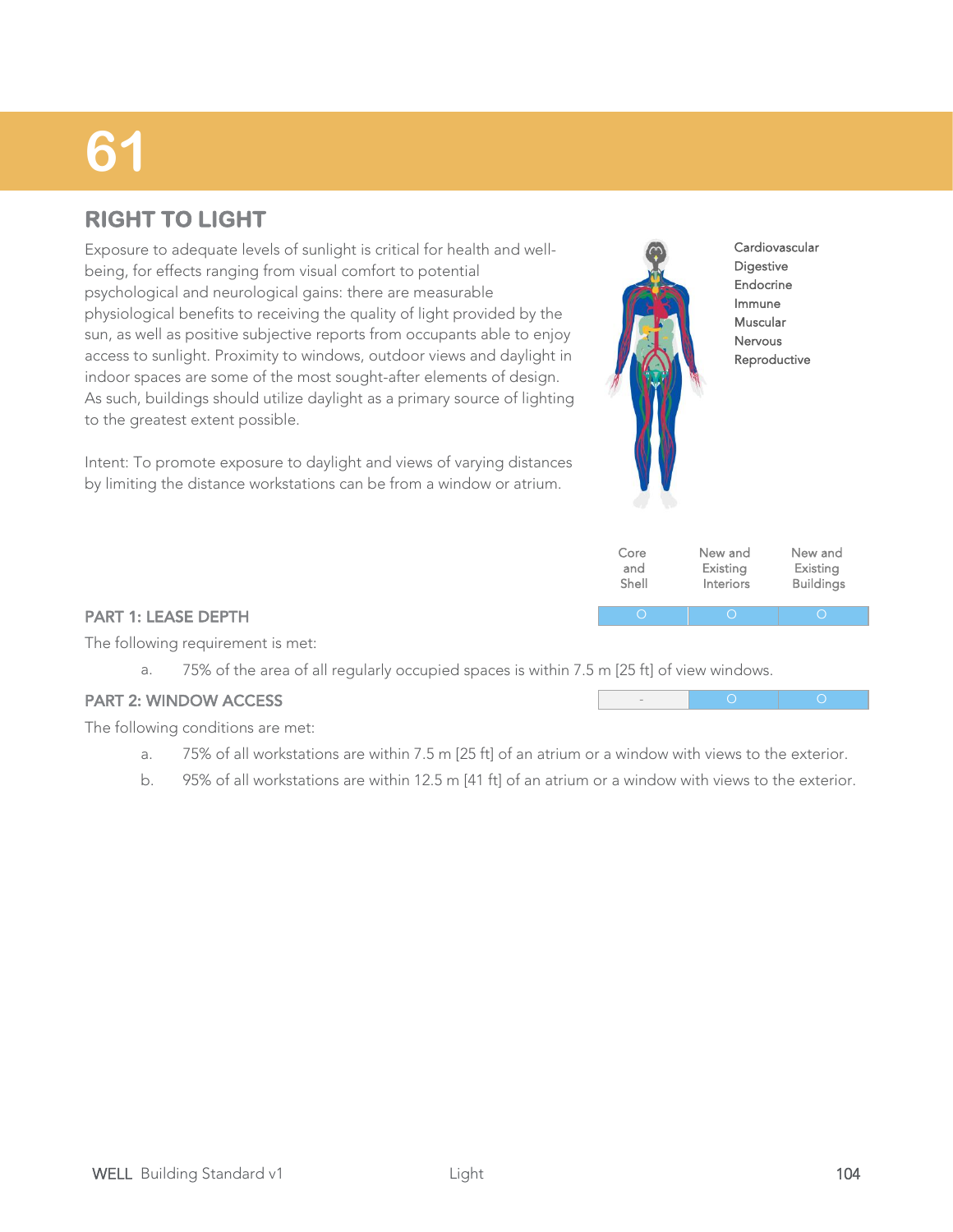### **DAYLIGHT MODELING**

Exposure to appropriate amounts of natural light reinforces the alignment of our circadian rhythms and reduces dependence on electricity for artificial lighting; however, excessive sunlight, during can cause glare and unwanted visual contrast. This is not only important to consider throughout the course of the day, but also throughout the course of the year, such that occupants are able to enjoy the benefits of daylight exposure in all seasons. Therefore, it is necessary to find a balance between Spatial Daylight Autonomy (sDA), which measures the percentage of floor area that receives adequate sunlight, and Annual Sun Exposure (ASE), which measures the percentage of floor area receives too much direct sunlight.



Interiors

**Buildings** 

Shell

Intent: To support circadian and psychological health by setting thresholds for indoor sunlight exposure.

#### PART 1: HEALTHY SUNLIGHT EXPOSURE

Lighting simulations demonstrate that the following conditions are expected:

- Spatial daylight autonomy (sDA300,50%) is achieved for at least 55% of regularly occupied space. In other words, at least 55% of the space receives at least 300 lux [28 fc] of sunlight for at least 50% of operating hours each year. a. 1
- Annual sunlight exposure (ASE1000,250) is achieved for no more than 10% of regularly occupied space. In other words, no more than 10% of the area can receive more than 1,000 lux [93 fc] for 250 hours each year.  $b^1$ .